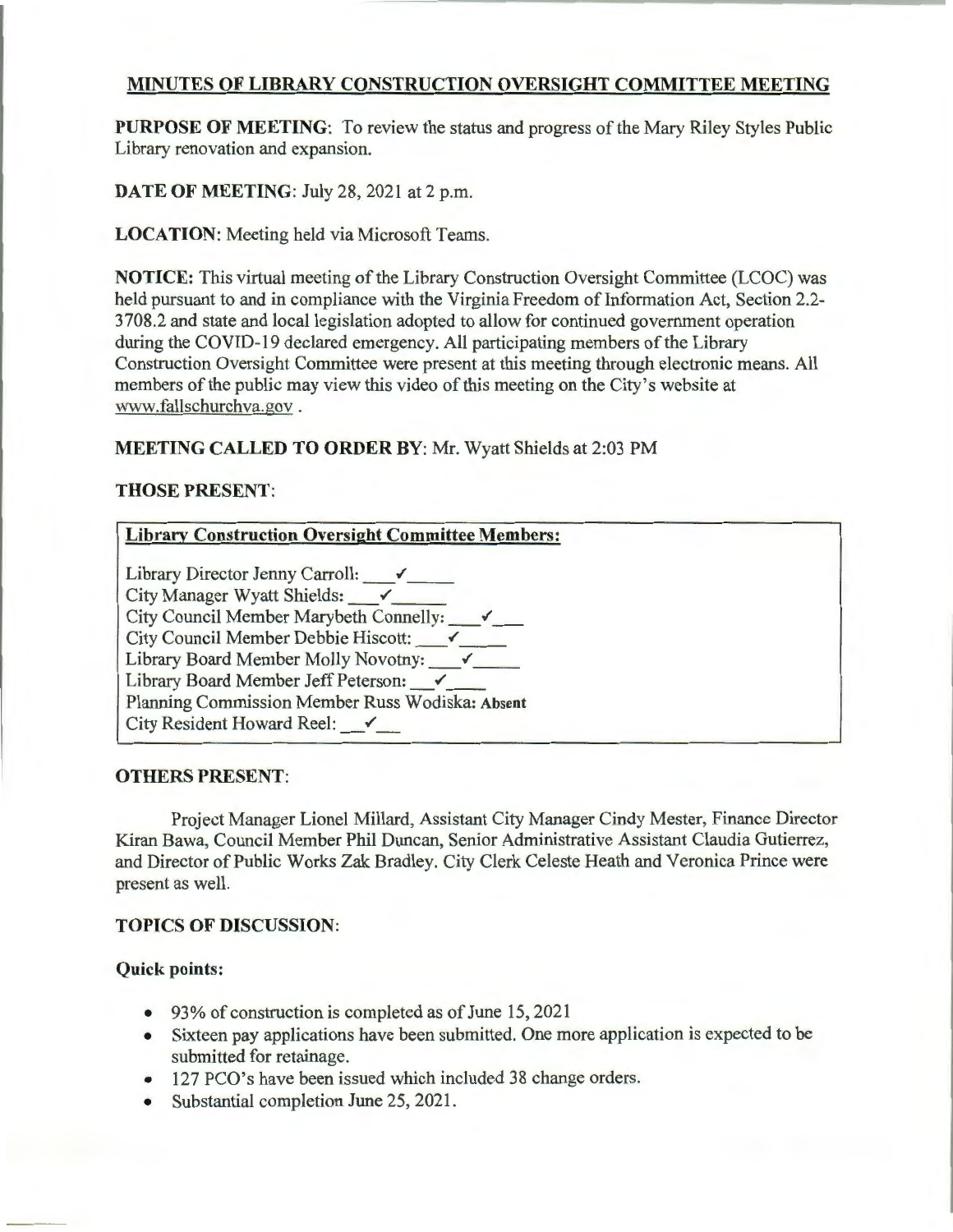## **Next Milestones:**

- New elevator work is completed. Once the elevator battery backup gets installed, the inspection will take place.
- Library collection move back into the building started.
- Indoor air quality test has been completed and waiting on the results. This was one of the LEED items.
- Final completion date and project turnover will be pushed back since they are still working on the punch list.
- August 16, 2021 is the tentative opening to the public date and is subject to change.

## **Active subcontractors:**

- K&M working on electrical
- Harris Mechanical working on plumbing, HVAC
- Express Tek working on low voltage
- Jarvis working on carpentry
- Clyde Henry Inc. working on the window installation
- RW HITT working on touch up painting
- Segovia working on drywall and ceilings
- CCA is working on the flooring
- LV Comm working on security
- BAS working in controls
- Denison working on landscape

## **Scheduled Inspections:**

## **Lower Level**

- All ceilings have been closed.
- Fire caulking/penetration inspections are completed, except for the electrical room which didn't have the correct UL detail. They needed to take out the gypsum that was required by the ECS. Once they have that completed a new inspection will take place.
- Once all these inspections are finished they will be submitted to the building officials for review

# **Main Level**

- The elevator area is getting completed.
- Fire alarm testing is completed. It is active and working including the sprinkler system. Some strobes need to be replaced.

## **Schedule of Activities:**

# **Lower Level**

- Functional performance testing is completed.
- Lighting, plumbing and humidifiers are completed.
- The controls for the HVAC system will be installed by August 2.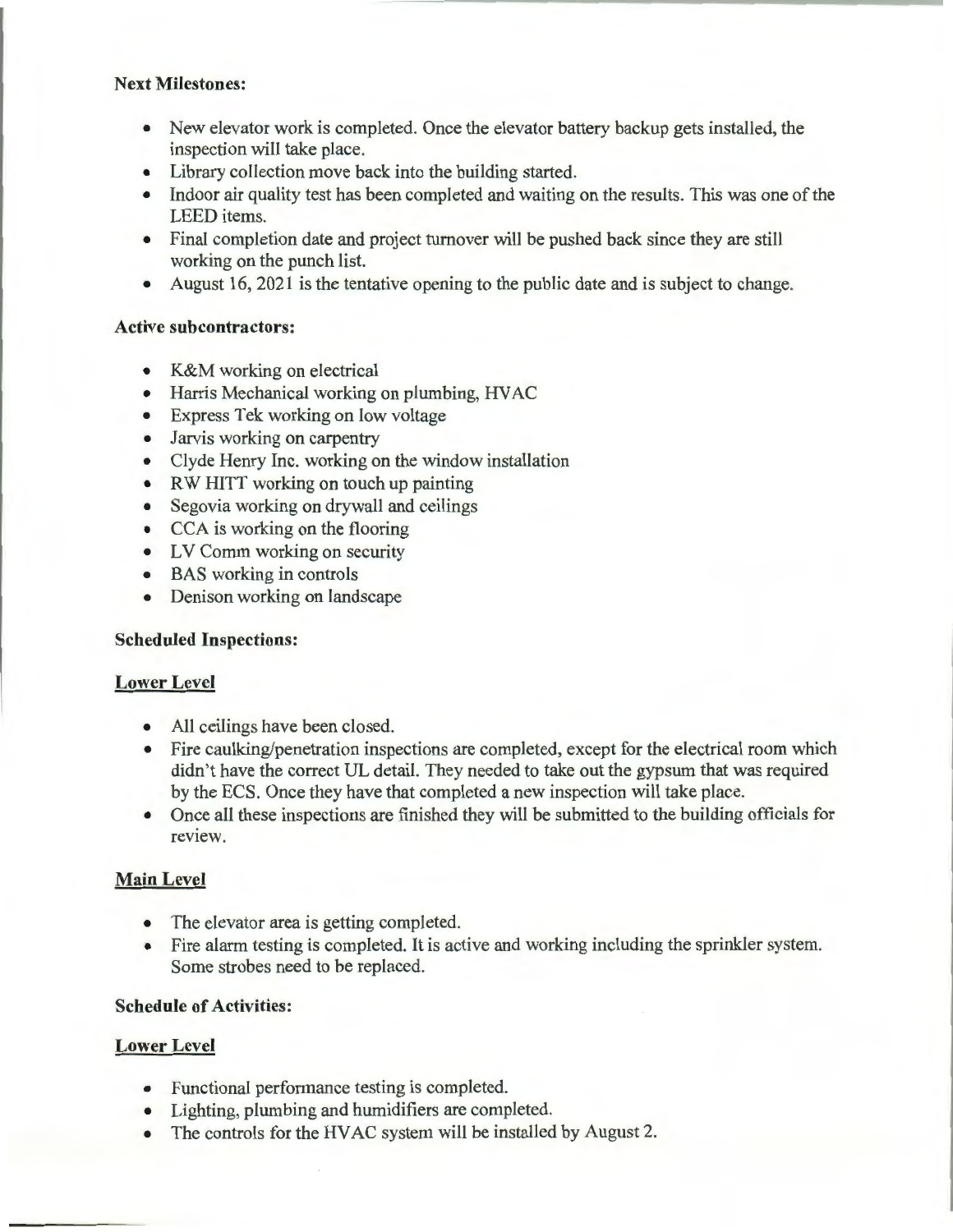### **Main Level**

- Functional performance testing on the HVAC will take place on August 2.
- An exhaust fan was added to the building as requested by the building officials.
- There will be a re-inspection for the mechanical final approval.

## **Exterior**

- The final exterior railings are in fabrication process. After they get installed, the paving work in that area will be completed.
- The light fixtures for the library sign on Park Avenue will be installed in the next 3 weeks including the 6 light poles.
- The sign for the 120 N Virginia is in fabrication process and will be finished in a week.

## **Certificate of Occupancy Items**

- Fire alarm and sprinklers are active.
- ADA items, emergency lighting and exit signs have been completed.
- The new elevator testing will be changed for next week. The contractors are making sure it is working properly and passes the inspection from the NElS (National Elevation Inspection Services).
- Functional performance testing completion is due 8/2/2021. Once it gets completed, the commissioning final report will be in place.
- The statement of special inspection final report will take place once the elevator fire caulking/penetration inspection is completed.
- There are 20 outstanding items out the original list of 200.

#### **Questions:**

There was a question from Mr. Reel about the elevator inspections, Mr. Millard explained that the City Inspector takes care of the life safety part and NElS covers the code inspections. The plan is having all the inspections ready for next week.

#### **Budget**

The construction is on budget and healthy. Mr. Millard might need adjust funds to cover some soft cost items. Most of the furniture and shelving are in the building. The installers are assembling them. As for the hard costs, Mr. Millard is reviewing the finances and the CM Contingency might get increased due to Centennial overestimating on some security system items. Some more change orders will be coming for reconciliation from some scope gaps and new added items.

Mr. Reel asked what amount from the owner contingency is to be reserved and allocated after the library is operational. Mr. Bradley mentioned that they do not have an exact amount yet but they will try to make the most of the library with the remaining amount. Ms. Bawa explained that if there is some left over money, it will be reprogramed for other library needs other than the construction of the library and will be presented to Council for review.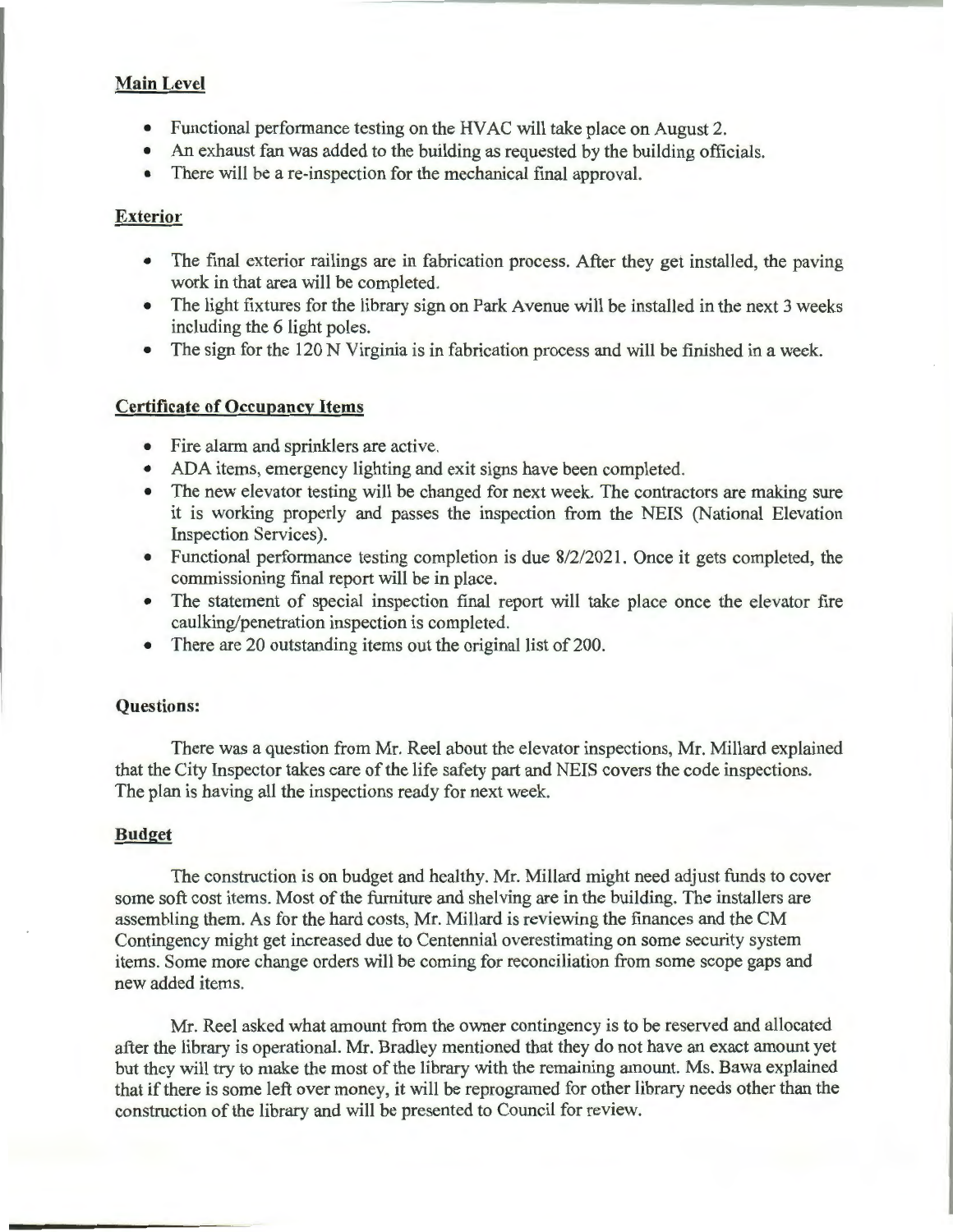Mr. Shields mentioned that there will be a final report to City Council and they will decide where to allocate any remaining funds.

Mr. Reel suggested opening a new item line in the budget to reallocate this remaining funds and use them as needed. He also mentioned that there is a donation from the Library Foundation and he asked if it has been reflected in this budget. Ms. Bawa responded that the \$50,000 donation from the Mary Riley Styles Public Library Foundation, was an additional appropriation that Council made and was added into the Owner Contingency budget. Mr. Millard used it to pay for the children's mural and staff furniture.

## **Change orders**

## **Change order 35**

- Included additional emergency exit signs and existing signs that were shifted during the inspections.
- There was a relocation of the humidifier condensate line that was part of the inspection as well.
- There were some scope gaps added including the fire alarm rough-in infrastructure for the existing elevator shaft.
- The parking lot needed to be paved along Park Ave to meet the elevations that were given in the plans in order to be ADA complaint.

## **Change order 36**

- Elevator button revision from ML (Main Level) to **1.**
- Recessed to surface mount trash receptacles on the lower level.
- Access panels need to be added for light fixtures.
- Subcontractor added scope gaps.

## **Change order 38**

- Replacement of wall panels for reference staff area which were in very bad condition. Drywall was added instead.
- Additional return grille on main level open area.
- Additional paving for the next door neighbors for having shared the driveway property.
- Surface mounted FE (fire extinguisher) cabinet, originally to be recessed but had to be wall mounted.
- Added EF (Exhaust Fan) -7 requested to be upgraded after the mechanical final inspection.
- Light pole take down & reinstallation.
- Misc. Subcontractor added scope gaps.

## **Activation Plan**

## **Library furniture move**

96% of the furniture and shelving have been delivered inside the building. Over the last month, extensive coordination has been required between Kloke, Liberty Systems, IT City staff, DPW Staff, Library Staff and Centennial. The lower level shelving is almost built. Staff furniture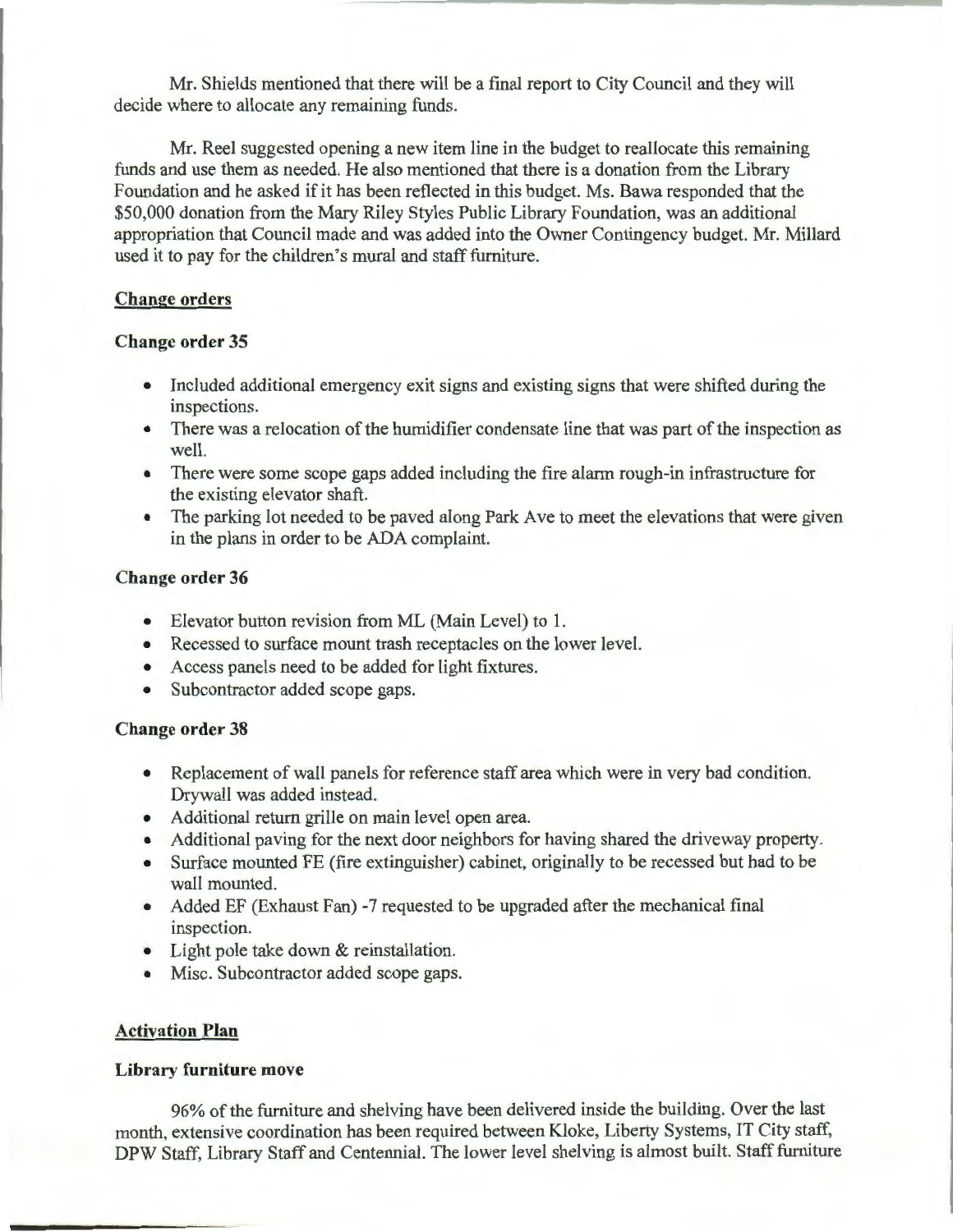is 50% on site, and more to come from storage in Richmond. Next week, additional items from the temporary location will be moved from the trailers and Gage House.

#### Building safety

All the systems are mostly completed, some outstanding items are minor and some will get installed once the stairwell painting is finished and the elevator finishes are completed. Next week elevator inspections from NElS will be taking place. Emergency lighting completed. There are a few non-compliance log items such as concrete, steel rebar, soil compaction, wailing and bolting, etc.

#### Planning/CPEDS

Tomorrow will be a site plan walk with City Planners.

#### IT Network Setup

The next two to three weeks is expected to be finished; usable staff and public internet. Express Tek is working along with City IT staff.

There has been training in lighting and controls. There will be training for the HVAC system. Staff from the Police Department will help to set up the right angles for the safety cameras.

#### **Ouestions**

Mr. Peterson asked about the LEED status. The library will get the 50 points required. A \$3,500 PO has been placed to cover the 2 points that were needed. Mr. Peterson asked about the white pipes in the bio retention pond, Mr. Millard noted that they are not be permanent and will be removed and replaced with cow tongue pipes. Mr. Peterson asked about planting small scale trees in that area. Mr. Millard mentioned that it might be a problem having trees due to heavy water saturation at times. However, it will be populated with the right species. Mr. Peterson asked about the banners that will be on the poles. Ms. Carroll responded that the banners are in process including the hardware component.

Ms. Carroll mentioned that the replacement for the cherry tree that was donated by the Acosta family will be planted and rededicated.

Ms. Hiscott asked what be installed along the retention pond area. Mr. Millard responded that fencing will be installed before the library opens if possible. She also asked about the status of the ADA metal pedestrian crosswalk that was installed during the construction next to the Cheery Hill Park. Mr. Bradley explained that the ramp will not be reinstalled. It was for temporary compliance during the construction but it is not ADA compliant. It could be considered an ADA crossing for the City's Great Streets Project. In the meantime, there will be only marked crosswalks through Virginia and Park Avenue.

Mr. Reel asked about an update for the tree planting season discussed at the last LCOC meeting. Mr. Millard mentioned that there will be a one year guarantee after planting the trees, including the sod. Mr. Reel also asked regarding the last requisitions that are expected to be issued; what are the City's plans for the construction closeout and audit by a third party. Mr. Millard noted that once the last invoice gets paid, and since this is a small project, there won't be consideration of a third party for audit during the closeout. They will have the regular auditing process at the end of the project.